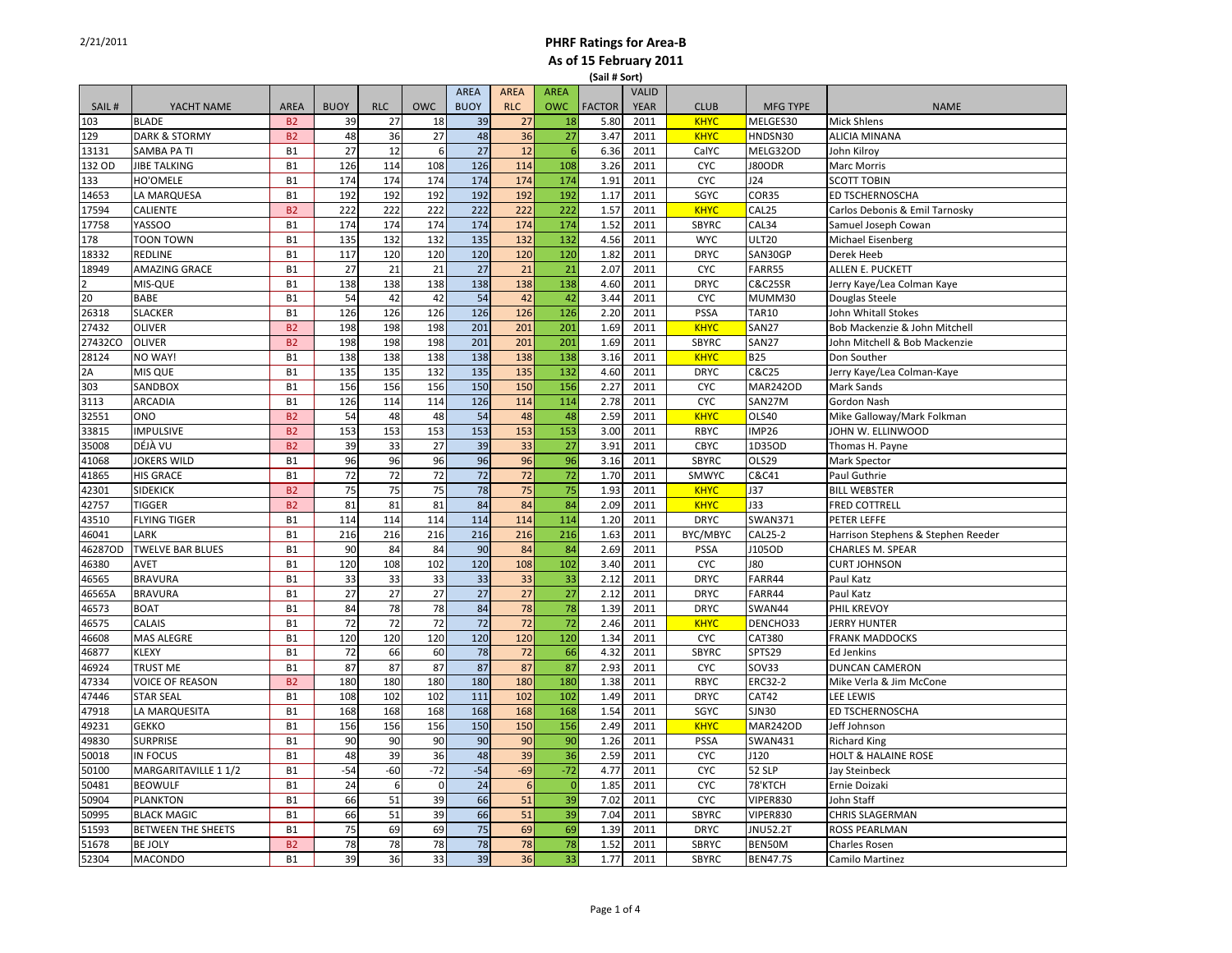|       |                        |                |             |            |            |                            |                           |                           | 13au # 301 U  |                             |              |                      |                                |
|-------|------------------------|----------------|-------------|------------|------------|----------------------------|---------------------------|---------------------------|---------------|-----------------------------|--------------|----------------------|--------------------------------|
| SAIL# | YACHT NAME             | <b>AREA</b>    | <b>BUOY</b> | <b>RLC</b> | <b>OWC</b> | <b>AREA</b><br><b>BUOY</b> | <b>AREA</b><br><b>RLC</b> | <b>AREA</b><br><b>OWC</b> | <b>FACTOR</b> | <b>VALID</b><br><b>YEAR</b> | <b>CLUB</b>  | <b>MFG TYPE</b>      | <b>NAME</b>                    |
| 52727 | <b>FLASH PACKET</b>    | <b>B1</b>      | 51          | 54         | 57         | 54                         | 54                        | 54                        | 1.87          | 2011                        | <b>CYC</b>   | <b>BEN40.7</b>       | Peter Stazicker                |
| 55099 | LA VIE DANSANTE        | <b>B1</b>      | 108         | 102        | 102        | 108                        | 102                       | 102                       | 1.22          | 2011                        | <b>VSC</b>   | CAT42II              | Kevin Thomas                   |
| 56000 | <b>TROJAN CONQUEST</b> | <b>B2</b>      | 114         | 114        | 114        | 114                        | 114                       | 114                       | 1.39          | 2011                        | <b>KHYC</b>  | ERC38                | <b>ALAN &amp; ROBIN CHEEKS</b> |
| 56021 | ONE MOORE TIME         | B1             | 156         | 156        | 156        | 156                        | 156                       | 156                       | 2.74          | 2011                        | <b>SFVYC</b> | MRE24                | <b>ANDREW HEDGES</b>           |
| 56044 | <b>GLORIOUS</b>        | B1             | 150         | 150        | 150        | 150                        | 150                       | 150                       | 1.40          | 2011                        | <b>WCYC</b>  | CAT320               | MIKE & DIANA THUNEY            |
| 56049 | <b>BRAVADO</b>         | <b>B1</b>      | 108         | 102        | 102        | 108                        | 102                       | 102                       | 1.47          | 2011                        | <b>DRYC</b>  | <b>HUN43</b>         | <b>KENNETH SILVERSTEIN</b>     |
| 56136 | <b>BELLA VITA</b>      | B <sub>2</sub> | 81          | 81         | 84         | 81                         | 81                        | 84                        | 1.65          | 2011                        | <b>KHYC</b>  | <b>BEN36.7</b>       | <b>MARTIN L. BURKE</b>         |
| 56192 | <b>FORGIVENESS</b>     | <b>B1</b>      | 39          | 39         | 39         | 39                         | 39                        | 39                        | 2.75          | 2011                        | <b>CYC</b>   | J124                 | <b>Joe Simpkins</b>            |
| 56206 | <b>MARISOL</b>         | <b>B1</b>      | 111         | 108        | 108        | 111                        | 108                       | 108                       | 1.36          | 2011                        | CRA          | <b>HUNT410</b>       | Stephen Ronk                   |
| 56217 | <b>TOREA</b>           | <b>B1</b>      | 195         | 165        | 165        | 195                        | 165                       | 165                       | 0.59          | 2011                        | <b>SBYRC</b> | 58'KTCH              | Tom V. Jones                   |
| 56272 | <b>TURN KEY</b>        | <b>B1</b>      | 108         | 90         | 90         | 108                        | 90                        | 90                        | 2.91          | 2011                        | <b>SFVYC</b> | J92                  | Don L. Hedges                  |
| 56275 | <b>SPARKY</b>          | B1             | 204         | 198        | 198        | 204                        | 198                       | 198                       | 2.42          | 2011                        | <b>CYC</b>   | Harbor <sub>20</sub> | <b>GARY E KAMINS</b>           |
| 56336 | <b>FRENCH KISS</b>     | <b>B1</b>      | 39          | 39         | 39         | 39                         | 39                        | 39                        | 1.98          | 2011                        | <b>CYC</b>   | <b>BEN44.7</b>       | Gini Chilton                   |
| 56338 | <b>TARDIS</b>          | B1             | 120         | 120        | 120        | 120                        | 120                       | 120                       | 1.34          | 2011                        | SMWYC        | CAT380               | Peter Glick                    |
| 56365 | <b>FOGGY</b>           | <b>B1</b>      | 30          | 27         | 27         | 30                         | 27                        | 27                        | 2.08          | 2011                        | <b>CYC</b>   | <b>BEN44.7</b>       | <b>Frank Gehry</b>             |
| 56384 | MEIMI <sub>2</sub>     | <b>B1</b>      | 258         | 258        | 258        | 258                        | 258                       | 258                       | 1.50          | 2011                        | RBYC         | COL24CH              | <b>Michael Devine</b>          |
| 56390 | <b>CHEKKERRS</b>       | <b>B1</b>      | 192         | 192        | 192        | 192                        | 192                       | 192                       | 1.16          | 2011                        | <b>WSA</b>   | CAT30                | Jeannea Jordan                 |
| 56417 | <b>ELIXIR</b>          | <b>B1</b>      | 87          | 84         | 84         | 87                         | 84                        | 84                        | 1.59          | 2011                        | <b>CYC</b>   | JNNU49DS             | Chad Downey                    |
| 56418 | AEGEAN                 | B1             | 141         | 141        | 141        | 141                        | 141                       | 141                       | 1.49          | 2011                        | LSFYC        | <b>HUN376</b>        | Theo Mavromatis                |
| 56427 | PETER COOPER           | <b>B1</b>      | 108         | 102        | 102        | 102                        | 102                       | 102                       | 1.22          | 2011                        | LAYC         | CAT42II              | Nelson Willis                  |
| 56431 | LA COMETA              | <b>B1</b>      | 156         | 150        | 150        | 156                        | 150                       | 150                       | 1.76          | 2011                        | <b>SBYRC</b> | <b>BEN323</b>        | <b>Audrey Marlett</b>          |
| 56445 | <b>SOUTHERN STAR</b>   | <b>B1</b>      | 81          | 81         | 84         | 81                         | 81                        | 84                        | 1.64          | 2011                        | <b>CYC</b>   | <b>BEN36.7F</b>      | <b>Steve Mason</b>             |
| 56447 | <b>GREEN DRAGON 2</b>  | <b>B1</b>      | 39          | 39         | 39         | 39                         | 39                        | 39                        | 1.98          | 2011                        | <b>DRYC</b>  | <b>BEN44.7</b>       | Gary Green                     |
| 56456 | LUGUNO                 | <b>B1</b>      | 51          | 54         | 57         | 60                         | 60                        | 60                        | 1.94          | 2011                        | SMYC         | <b>BEN40.7</b>       | <b>Mark Stratton</b>           |
| 56468 | <b>KAHOLO</b>          | <b>B1</b>      | 87          | 87         | 87         | 87                         | 87                        | 87                        | 1.55          | 2011                        | <b>KHYC</b>  | J40                  | <b>Martin Falk</b>             |
| 56470 | BY DESIGN              | <b>B1</b>      | 81          | 81         | 84         | 81                         | 81                        | 84                        | 1.66          | 2011                        | <b>DRYC</b>  | <b>BEN36.7</b>       | <b>Oliver Garrett</b>          |
| 56480 | SPITFIRE               | <b>B1</b>      | 75          | 69         | 69         | 75                         | 69                        | 69                        | 2.38          | 2011                        | <b>DRYC</b>  | J109OD               | Norman Sloan                   |
| 56550 | <b>JANINA</b>          | <b>B1</b>      | 138         | 138        | 138        | 138                        | 138                       | 138                       | 2.30          | 2011                        | PSSA         | SCZ27                | Mark Keller                    |
| 56572 | <b>MANDY K</b>         | <b>B2</b>      | 198         | 198        | 198        | 198                        | 198                       | 198                       | 1.26          | 2011                        | <b>KHYC</b>  | ALBIN28              | <b>JIM HASKELL</b>             |
| 56573 | PROMETHEUS             | <b>B1</b>      | 144         | 138        | 138        | 144                        | 138                       | 138                       | 1.41          | 2011                        | <b>SBYRC</b> | <b>HUN35.5L</b>      | George Biddle                  |
| 56594 | <b>AVANTI</b>          | <b>B1</b>      | 72          | 72         | 72         | 72                         | 72                        | 72                        | 1.53          | 2011                        | <b>CYC</b>   | JNNU54DS             | Jim La Barge                   |
| 56700 | <b>DUCHESS</b>         | <b>B1</b>      | 108         | 102        | 102        | 108                        | 102                       | 102                       | 1.52          | 2011                        | <b>DRYC</b>  | CAT42II              | Ron Jacobs                     |
| 56732 | SHERIDAN MAE           | <b>B1</b>      | 144         | 144        | 144        | 144                        | 144                       | 144                       | 1.39          | 2011                        | <b>KHYC</b>  | CAT36                | <b>Steven Davis</b>            |
| 56773 | <b>MAKANI II</b>       | <b>B1</b>      | 150         | 150        | 150        | 150                        | 150                       | 150                       | 1.39          | 2011                        | <b>DRYC</b>  | CAT34-II             | Edward J. Chadroff             |
| 56775 | SOLACE                 | B1             | 204         | 192        | 192        | 204                        | 192                       | 192                       | 1.20          | 2011                        | <b>DRYC</b>  | PACSEA31             | Todd D. Thibodo                |
| 56776 | SEA SCOUT              | <b>B1</b>      | 150         | 150        | 150        | 150                        | 150                       | 150                       | 1.34          | 2011                        | <b>DRYC</b>  | CAT34-II             | <b>Dmitry Matousov</b>         |
| 56782 | <b>MIDNIGHT RUN</b>    | <b>B2</b>      | 150         | 150        | 150        | 150                        | 150                       | 150                       | 1.35          | 2011                        | <b>KHYC</b>  | CAT320               | JOHN DEAN                      |
| 56791 | TWO IMPULSIVE          | <b>B1</b>      | 36          | 24         | 21         | 36                         | 24                        | 21                        | 2.20          | 2011                        | <b>CRA</b>   | <b>BEN523</b>        | <b>Ed Cunningham</b>           |
| 56802 | LORA LEE               | <b>B1</b>      | 198         | 198        | 198        | 198                        | 198                       | 198                       | 1.39          | 2011                        | CRA          | NPT27S               | <b>Brian Hancock</b>           |
| 56912 | PERSISTENCE            | <b>B1</b>      | 75          | 69         | 69         | 75                         | 69                        | 69                        | 2.37          | 2011                        | <b>CYC</b>   | J109OD               | <b>BRYCE BENJAMIN</b>          |
| 56913 | AQUABELLA              | <b>B1</b>      | 78          | 72         | 66         | 78                         | 72                        | 66                        | 2.50          | 2011                        | <b>CYC</b>   | J105                 | Dan McGanty                    |
| 57039 | CAMELOT                | <b>B1</b>      | 144         | 144        | 144        | 144                        | 144                       | 144                       | 1.27          | 2011                        | <b>SCCYC</b> | <b>ISL36</b>         | <b>JAMES DOHERTY</b>           |
| 57284 | <b>WAHOO</b>           | B1             | 150         | 150        | 150        | 150                        | 150                       | 150                       | 1.38          | 2011                        | LAYC         | <b>PET30</b>         | RICHARD KELTON                 |
| 57517 | <b>BLOODHOUND</b>      | <b>B1</b>      | 222         | 222        | 222        | 222                        | 222                       | 222                       | 2.43          | 2011                        | <b>SCCYC</b> | <b>SAN20</b>         | Nicholas Sampson               |
| 57858 | <b>COMET</b>           | <b>B1</b>      | 129         | 129        | 129        | 129                        | 129                       | 129                       | 1.40          | 2011                        | WSASMB       | MORG36M              | <b>DON CURRIE</b>              |
| 57935 | PROPER LADY            | <b>B2</b>      | 192         | 192        | 192        | 204                        | 204                       | 204                       | 1.26          | 2011                        | <b>KHYC</b>  | <b>ISL32-2</b>       | <b>ROBERT CASH</b>             |
| 57990 | <b>HOT RUM</b>         | <b>B2</b>      | 117         | 117        | 117        | 117                        | 117                       | 117                       | 1.39          | 2011                        | RBYC         | CF33                 | ALBERT CASTILLON               |
| 582OD | <b>ROCINANTE</b>       | <b>B1</b>      | 90          | 84         | 84         | 90                         | 84                        | 84                        | 2.86          | 2011                        | SBYRC        | J105OD               | Juan Lois                      |
| 594   | G-RATED                | <b>B1</b>      | 108         | 102        | 102        | 111                        | 102                       | 102                       | 1.50          | 2011                        | <b>DRYC</b>  | CAT42                | Sidney & Mark Lampert          |
| 60178 | <b>KER-AVEL</b>        | <b>B1</b>      | 69          | 69         | 69         | 69                         | 69                        | 69                        | 1.67          | 2011                        | <b>CYC</b>   | Dufour40             | <b>Gilles Galerne</b>          |
| 63163 | <b>RUBICON III</b>     | <b>B1</b>      | 138         | 138        | 138        | 138                        | 138                       | 138                       | 1.82          | 2011                        | PSSA         | CONTES33             | <b>ROD PERCIVAL</b>            |
|       |                        |                |             |            |            |                            |                           |                           |               |                             |              |                      |                                |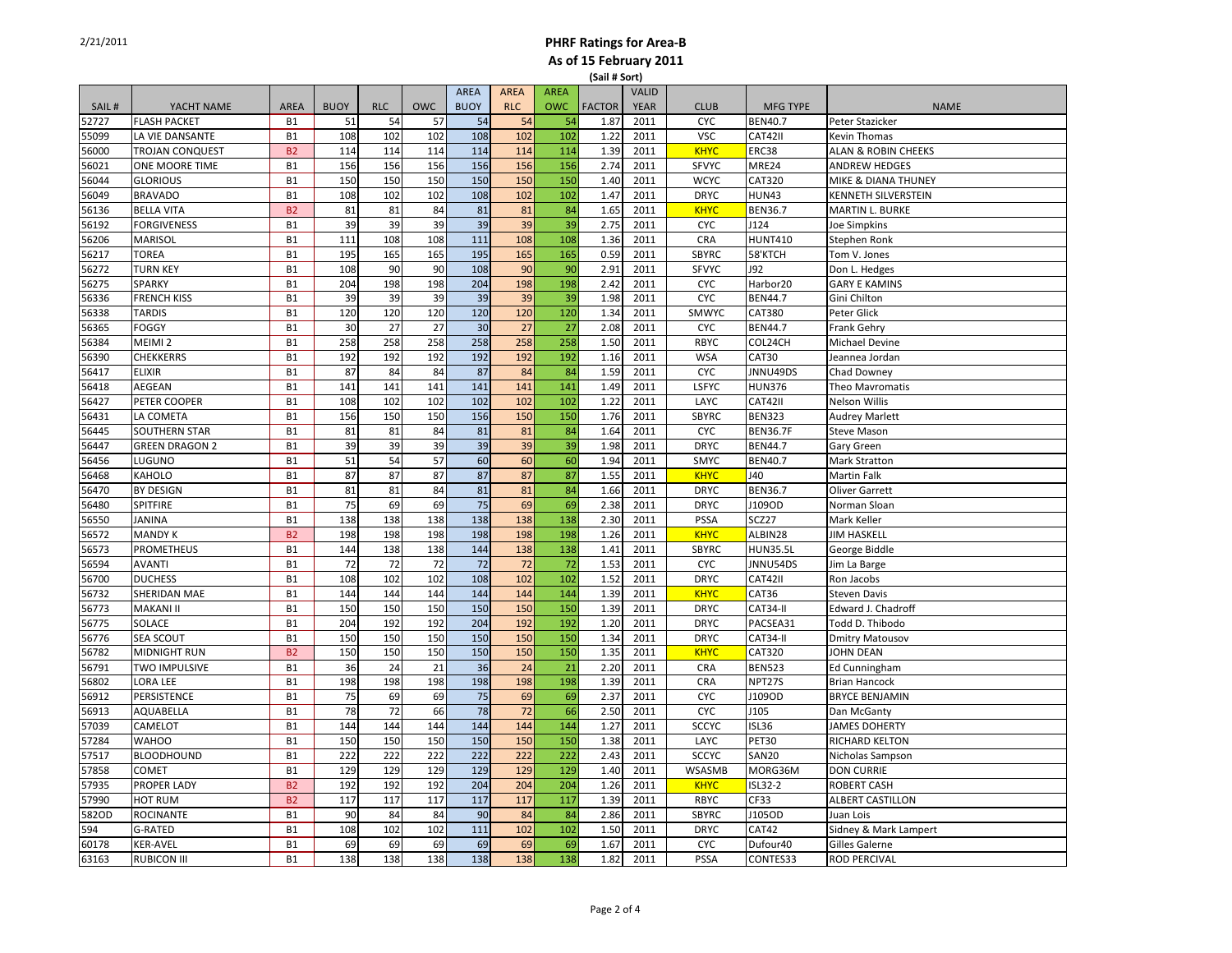|        |                       |                |             |            |            |                            |                           |                           | เ <i>ว</i> สแ# วบเเ |                             |              |                   |                                     |
|--------|-----------------------|----------------|-------------|------------|------------|----------------------------|---------------------------|---------------------------|---------------------|-----------------------------|--------------|-------------------|-------------------------------------|
| SAIL#  | YACHT NAME            | <b>AREA</b>    | <b>BUOY</b> | <b>RLC</b> | <b>OWC</b> | <b>AREA</b><br><b>BUOY</b> | <b>AREA</b><br><b>RLC</b> | <b>AREA</b><br><b>OWC</b> | <b>FACTOR</b>       | <b>VALID</b><br><b>YEAR</b> | <b>CLUB</b>  | <b>MFG TYPE</b>   | <b>NAME</b>                         |
| 6332   | <b>KRAZY KAT</b>      | <b>B1</b>      | 192         | 192        | 192        | 192                        | 192                       | 192                       | 1.15                | 2011                        | <b>DRYC</b>  | CAT30             | Albert Algaze                       |
| 64108  | <b>SARASVATE II</b>   | <b>B1</b>      | 12          | 9          | 9          | 12                         | 9                         | 9                         | 2.01                | 2011                        | <b>SBYRC</b> | BENF50            | <b>Greg Stein</b>                   |
| 67067  | <b>AZZURRA</b>        | <b>B2</b>      | 84          | 84         | 84         | 93                         | 93                        | 93                        | 2.01                | 2011                        | <b>TSF</b>   | FARR38            | Tom Cahalane/The Sailing Foundation |
| 67332  | <b>GREEN LIGHT</b>    | <b>B1</b>      | 120         | 120        | 120        | 120                        | 120                       | 120                       | 1.56                | 2011                        | <b>CYC</b>   | PET34             | <b>NANCY SAMOVAR</b>                |
| 67425  | <b>FRICTION LOSS</b>  | <b>B1</b>      | 138         | 138        | 138        | 138                        | 138                       | 138                       | 1.92                | 2011                        | <b>SBYRC</b> | <b>J30</b>        | Shawn Ivie & Daniel Taron           |
| 67425M | <b>FRICTION LOSS</b>  | <b>B1</b>      | 135         | 135        | 135        | 135                        | 135                       | 135                       | 1.92                | 2011                        | SBYRC        | <b>J30</b>        | Shawn Ivie                          |
| 67750  | <b>ROOSTER TAIL</b>   | <b>B1</b>      | 96          | 96         | 96         | 99                         | 96                        | 93                        | 3.13                | 2011                        | <b>DRYC</b>  | <b>OLS30</b>      | FREDRIC L. EDELMAN                  |
| 67777  | AERIAGNIE             | <b>B1</b>      | 84          | 84         | 84         | 96                         | 96                        | 96                        | 1.54                | 2011                        | <b>VYC</b>   | <b>C&amp;C40T</b> | <b>CECILE SCHWEDES</b>              |
| 67803  | <b>SLOW POKE</b>      | <b>B1</b>      | 216         | 216        | 216        | 216                        | 216                       | 216                       | 1.62                | 2011                        | <b>PSSA</b>  | RANGR23T          | <b>BRIAN RADAMAKER</b>              |
| 67813  | ARIEL                 | <b>B1</b>      | 72          | 72         | 72         | 72                         | 72                        | 72                        | 1.54                | 2011                        | <b>CYC</b>   | TURNER40          | HUGH B. MCINTYRE                    |
| 7026   | TRIGGER FISH 5        | <b>B1</b>      | 51          | 54         | 57         | 60                         | 60                        | 60                        | 1.95                | 2011                        | <b>KHYC</b>  | <b>BEN40.7</b>    | <b>Steve Troeger</b>                |
| 7035   | <b>GRATEFUL DAZE</b>  | B <sub>2</sub> | 168         | 162        | 156        | 168                        | 162                       | 156                       | 1.07                | 2011                        | <b>KHYC</b>  | CUST38            | MARK L. WATERS                      |
| 7059   | <b>SEGUE</b>          | <b>B1</b>      | 114         | 114        | 114        | 114                        | 114                       | 114                       | 1.33                | 2011                        | <b>DRYC</b>  | ILPAC485          | PETER B. HIRSCH                     |
| 7066   | <b>BEAMER 10i</b>     | B1             | 156         | 156        | 156        | 156                        | 156                       | 156                       | 1.27                | 2011                        | <b>DRYC</b>  | PSN10M            | ROBERTO CORDERO                     |
| 7067   | SPRAY                 | <b>B1</b>      | 63          | 57         | 54         | 63                         | 57                        | 54                        | 2.37                | 2011                        | <b>CYC</b>   | J109              | Peter Nelson                        |
| 7067OD | SPRAY                 | <b>B1</b>      | 75          | 69         | 69         | 75                         | 69                        | 69                        | 2.38                | 2011                        | <b>CYC</b>   | J109OD            | Peter Nelson                        |
| 7068   | <b>CHINOOK</b>        | <b>B2</b>      | 144         | 144        | 144        | 144                        | 144                       | 144                       | 1.38                | 2011                        | <b>KHYC</b>  | CAT36MK2          | RICHARD B. CATES                    |
| 7077   | <b>RHIANNON</b>       | <b>B1</b>      | 135         | 117        | 117        | 135                        | 117                       | 117                       | 0.97                | 2011                        | <b>DRYC</b>  | PET44             | <b>Stacy Sinclair</b>               |
| 7121   | <b>\$EA NOTE</b>      | <b>B1</b>      | 78          | 69         | 66         | 78                         | 69                        | 66                        | 2.48                | 2011                        | SMWYC        | J100              | RONALD WOOD                         |
| 7159   | TRANSFORMER           | <b>B1</b>      | 36          | 24         | 21         | 36                         | 24                        | 21                        | 2.06                | 2011                        | <b>DRYC</b>  | <b>BEN523</b>     | Joel R. Young                       |
| 7165   | <b>SALACIA</b>        | <b>B1</b>      | 87          | 84         | 84         | 93                         | 87                        | 84                        | 1.56                | 2011                        | SMWYC        | JNNU49DS          | <b>Nigel Turner</b>                 |
| 7167   | <b>SEA FLOURISHES</b> | <b>B1</b>      | 144         | 147        | 147        | 144                        | 147                       | 147                       | 1.51                | 2011                        | <b>SCCYC</b> | <b>BEN343</b>     | Michael J. Quigley                  |
| 7173   | CARMAGNOLE            | <b>B1</b>      | 30          | 27         | 24         | 42                         | 39                        | 36                        | 1.89                | 2011                        | <b>DRYC</b>  | BEN45F            | Dan Howard                          |
| 7229   | <b>DESPERADO</b>      | <b>B1</b>      | 66          | 66         | 66         | 66                         | 66                        | 66                        | 1.68                | 2011                        | <b>CYC</b>   | <b>BEN473</b>     | Steven Huff                         |
| 7248   | <b>FIRED UP</b>       | <b>B1</b>      | 120         | 108        | 108        | 120                        | 108                       | 108                       | 3.64                | 2011                        | <b>CYC</b>   | <b>J80</b>        | Gary E. Kamins                      |
| 7250   | <b>CELERITY</b>       | <b>B1</b>      | 108         | 102        | 102        | 108                        | 102                       | 102                       | 1.51                | 2011                        | <b>CYC</b>   | CAT42II           | Michael Moorhead & Bruce Bilson     |
| 7264   | <b>FIRST BERTH</b>    | <b>B1</b>      | 213         | 213        | 213        | 213                        | 213                       | 213                       | 1.25                | 2011                        | <b>PSSA</b>  | SUN27IB           | Caesar Berger                       |
| 7278   | <b>JUNGLE JIM</b>     | <b>B1</b>      | 78          | 72         | 69         | 78                         | 72                        | 69                        | 1.76                | 2011                        | <b>DRYC</b>  | JNNU49P           | Jim Maslon                          |
| 7286   | <b>VITA BREVIS</b>    | <b>B1</b>      | 153         | 153        | 153        | 153                        | 153                       | 153                       | 1.61                | 2011                        | <b>CYC</b>   | <b>BEN321</b>     | Harry Johnson                       |
| 73229  | <b>HITCHHIKER</b>     | <b>B1</b>      | 132         | 132        | 132        | 132                        | 132                       | 132                       | 2.07                | 2011                        | <b>CYC</b>   | LASER28           | Douglas Johnstone                   |
| 7336   | CHUTZPAH              | <b>B1</b>      | 144         | 144        | 144        | 144                        | 144                       | 144                       | 1.35                | 2011                        | <b>DRYC</b>  | CAT36MK2          | Andrew J. Natker                    |
| 7367   | <b>KRAKEN</b>         | <b>B1</b>      | 81          | 81         | 84         | 81                         | 81                        | 84                        | 1.85                | 2011                        | <b>SBYRC</b> | <b>BEN36.7</b>    | Greg Lynn                           |
| 7388   | <b>RUNAWAY</b>        | <b>B1</b>      | 132         | 126        | 123        | 132                        | 126                       | 123                       | 1.77                | 2011                        | PSSA         | S&T36             | Eric Lambert                        |
| 7457   | <b>IMMIGRATOR</b>     | <b>B1</b>      | 192         | 192        | 192        | 192                        | 192                       | 192                       | 1.15                | 2011                        | <b>DRYC</b>  | CAT30             | Neville Asherson                    |
| 7552   | MAYHEM                | B1             | $-81$       | $-87$      | -93        | $-81$                      | $-87$                     | $-93$                     | 4.90                | 2011                        | RVYC/RYC     | <b>TP52</b>       | Ashley Wolfe                        |
| 7607   | ARTSEA                | <b>B1</b>      | 81          | 75         | 75         | 81                         | 75                        | 75                        | 1.81                | 2011                        | <b>DRYC</b>  | GRNSOL45          | Martin G. Laffer                    |
| 7627OD | <b>JUBILATION</b>     | <b>B1</b>      | 90          | 87         |            | 93                         | 87                        |                           | 2.37                | 2011                        | <b>CYC</b>   | J100OD            | Lenny Shabes                        |
| 7676   | ARIANA                | <b>B2</b>      | 105         | 102        | 99         | 105                        | 102                       | 99                        | 1.62                | 2011                        | SYC          | CAL40M            | David Kelly                         |
| 77000A | PENDRAGON IV          | <b>B1</b>      | $-60$       | $-66$      | $-75$      | $-60$                      | $-66$                     | $-75$                     | 3.96                | 2011                        | <b>CYC</b>   | DAV52             | JOHN MACLAURIN                      |
| 77000C | PENDRAGON IV          | <b>B1</b>      | $-54$       | $-60$      | $-69$      | $-54$                      | $-60$                     | $-69$                     | 3.98                | 2011                        | <b>CYC</b>   | DAV52             | JOHN MACLAURIN                      |
| 77026  | QUAMICHAN             | <b>B1</b>      | 54          | 54         | 54         | 66                         | 66                        | 66                        | 2.02                | 2011                        | <b>SCCYC</b> | DAV44             | SANDY/GREGORY/PETER CLARK           |
| 7707   | <b>GHOST II</b>       | <b>B1</b>      | 36          | 30         | 30         | 39                         | 30                        | 27                        | 3.04                | 2011                        | SMWYC/CYC    | <b>FARR395</b>    | Al Berg                             |
| 77194  | <b>GUSTO</b>          | <b>B1</b>      | 222         | 222        | 222        | 222                        | 222                       | 222                       | 2.42                | 2011                        | <b>SCCYC</b> | <b>SAN20</b>      | <b>CLARK GARRETT</b>                |
| 7744A  | PENDRAGON 6           | <b>B1</b>      | $-147$      | $-153$     | $-156$     | $-147$                     | $-153$                    | $-156$                    | 7.04                | 2011                        | CYC          | DAV70             | John Maclaurin                      |
| 77459  | <b>BANDIT</b>         | <b>B1</b>      | 222         | 222        | 222        | 222                        | 222                       | 222                       | 2.43                | 2011                        | <b>SCCYC</b> | <b>SAN20</b>      | <b>Bruce Fleck</b>                  |
| 79     | BAR-TABAC             | <b>B1</b>      | 228         | 228        | 228        |                            |                           |                           | 1.21                | 2011                        | SBYRC        | CHLGR32           | Arnaud Massonnat                    |
| 7902   | <b>WIND DANCER</b>    | <b>B1</b>      |             |            |            |                            |                           |                           | 1.29                | 2011                        | <b>DRYC</b>  | <b>TAY47</b>      | Joseph Ebin                         |
| 79125  | <b>SUNDAY TICKET</b>  | <b>B1</b>      | 27          | 21         | 18         | 27                         | 21                        | 18                        | 2.55                | 2011                        | <b>CYC</b>   | J122              | Daniel Scouler                      |
| 7913   | <b>LADY JANE</b>      | <b>B1</b>      | 78          | 72         | 72         | 78                         | 72                        | 72                        | 1.48                | 2011                        | LAYC         | JNNU39i           | <b>Gregory Dorn</b>                 |
| 7934   | <b>ALCYONE</b>        | <b>B1</b>      | 36          | 24         | 21         | 36                         | 24                        | 21                        | 2.08                | 2011                        | <b>CYC</b>   | <b>BEN523</b>     | Kenny Linn                          |
| 7982   | <b>NEW ORCA</b>       | <b>B1</b>      | 108         | 108        | 108        | 108                        | 108                       | 108                       | 1.30                | 2011                        | <b>DRYC</b>  | ERC39             | JAMES S. WHITING                    |
|        |                       |                |             |            |            |                            |                           |                           |                     |                             |              |                   |                                     |